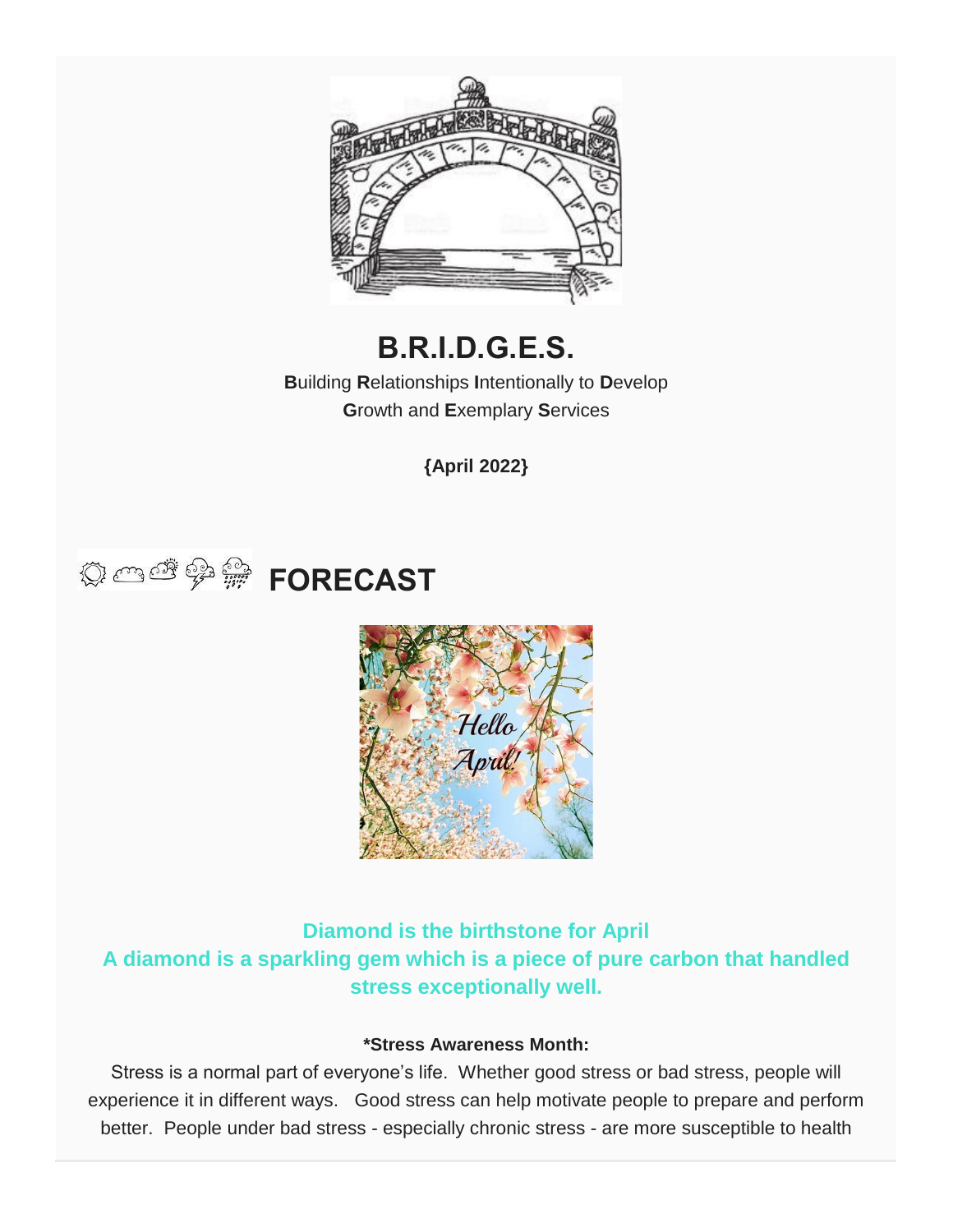problems, both physical and emotional.

**Ways to Help:** Self care is not only taking care of yourself right now, but in the future. Some suggestions include eating well for the body and mind, talking with a therapist or another helpful person, and getting an annual exam. If you are in the middle of a very stressful event, you can self-soothe to bring yourself comfort or distraction from what is going on. Maybe treat yourself to a fancy coffee or tea, listen to music, get a massage or purchase some fresh cut flowers.



#### **\*National Jazz Appreciation Month**

This month as a DSP, it is a great month to explore various jazz musicians while working with individuals. Some well known names of jazz musicians are Duke Ellington, Louis Armstrong, John Coltrane, Ella Fitzgerald, Billie Holiday, Wynton Maraslis and Ezra Collective. Take some time to explore and enjoy the beautiful sound of jazz.



#### **\*National Autism Awareness Month**

Steve Bier is the founder of the Popcorn for the People company in New Jersey which employs adults with autism like his son Sam. Check out this video on Kernels of Kindness: [https://www.youtube.com/watch?v=6GiBf1BMT1Q.](https://www.youtube.com/watch?v=6GiBf1BMT1Q)



With so many updates and changes to the DODD Rules make sure you are receiving the latest's update to all the rule changes. If you are not already, Subscribe to Rules Notifications on the DODD website. <https://dodd.ohio.gov/> At the bottom of the home page, click on Subscribe.

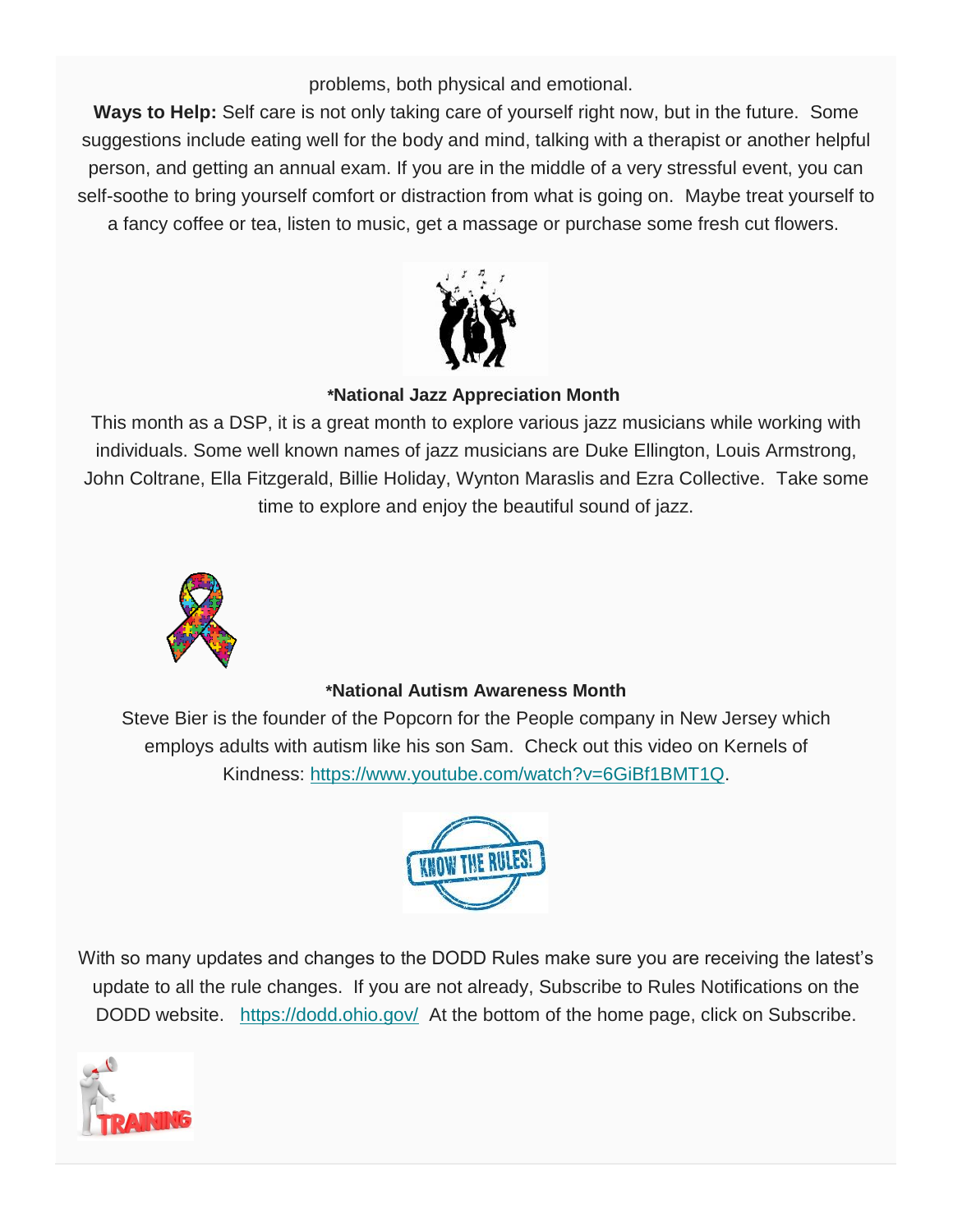Annual training requirements allow for flexibility for Independent Providers and Agency Providers in a Non-Licensed Settings. (Reference: DODD Memo Monday 2/14/2022)

The new annual training requirements for independent providers, direct support professionals (DSPs) in non-licensed settings, and directors of operations (DOOs) were designed to allow providers more flexibility to seek training that will help them better provide person-centered services.

Guidance Link: <https://dodd.ohio.gov/compliance/ossas/annual-training-information> Optional Form Link: [https://dodd.ohio.gov/forms-and-rules/forms/training-documentation](https://dodd.ohio.gov/forms-and-rules/forms/training-documentation-template)[template](https://dodd.ohio.gov/forms-and-rules/forms/training-documentation-template)

Template for Trainings: Agency Providers and volunteers in Non-Licensed settings: Link: <https://dodd.ohio.gov/compliance/ossas/training-plan-templates>

Here is a link for a feel-good 3-minute video that is sure to put a smile on your face. *"Inclusion Makes the World More Vibrant"*

<https://www.youtube.com/watch?v=QXY5TyCUTlo>



\*\*\*\*\*\*\*\*\*\*\*\*\*\*\*\*\*\*\*\*\*\*\*\*\*\*\*\*\*\*\*\*\*\*\*\*\*\*\*\*\*\*\*\*\*\*\*\*\*\*\*\*\*\*\*\*\*\*\*\*\*\*\*\*\*\*\*\*\*\*\*\*\*\*\*\*\*\*\*\*\*\*\*\*\*\*\*\*\*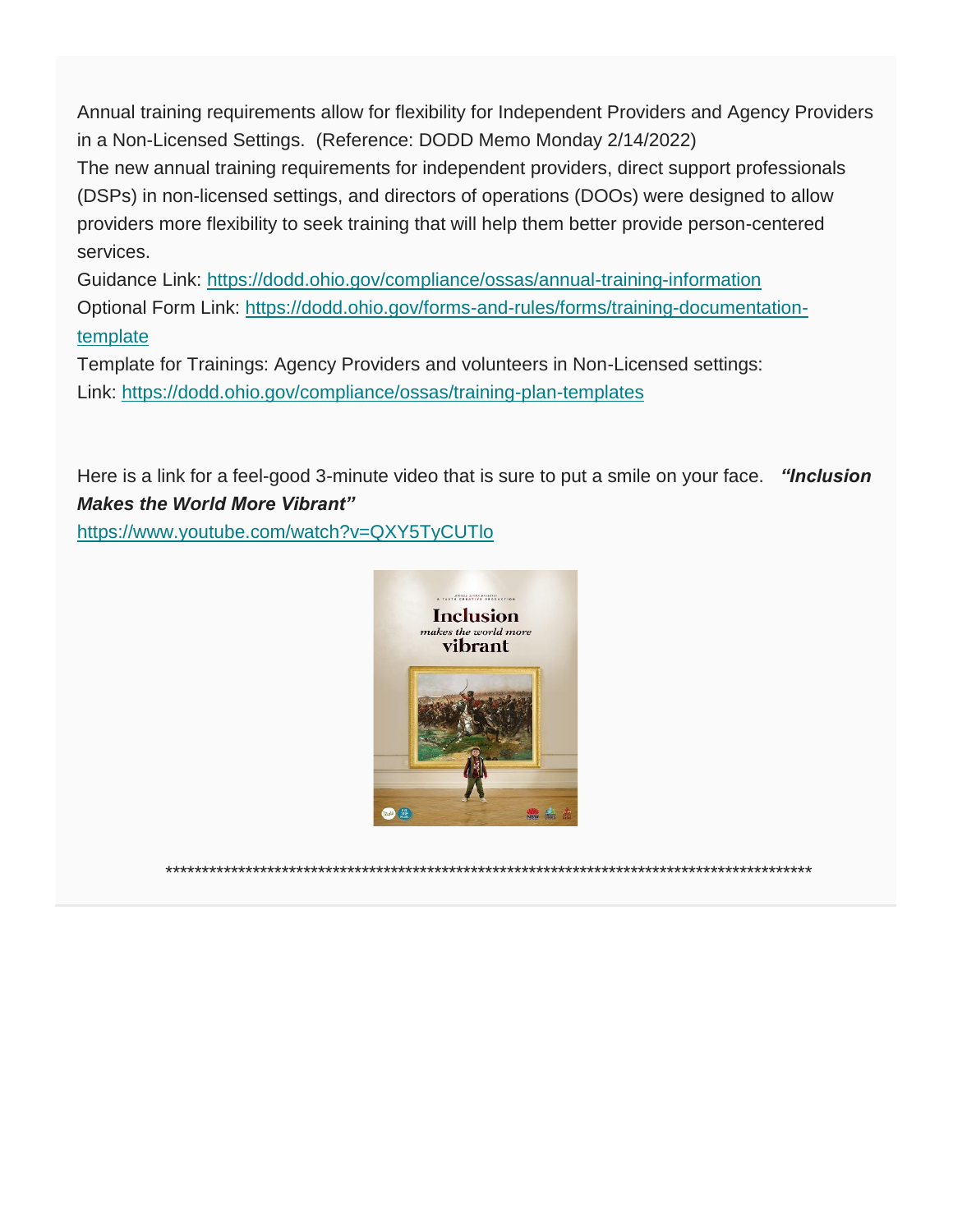### **DSP Magnet Workshop #1 a Success!**



On March 30, Blitz Creative presented the first of two workshops being co-hosted by Lucas and Wood Counties' Provider Supports Departments.

Scott deFasselle facilitated an engaging session for agency providers which focused on DSP Recruiting and Anti-Ghosting. Providers learned practical, tested strategies to increase the number of applications they receive, as well as proven techniques for keeping potential employees engaged throughout the interview and hiring process.

The second workshop is scheduled for **Wednesday April 27** from **9:00-12:30** at the **Lucas County Board of DD Training Center.** The topic for April's training is **Retention and Culture**. See flyer for more details:

[https://mcusercontent.com/46f9edd74ac726fdf457dfe0f/files/cd7be66d-94a0-cb6a-3d48](https://mcusercontent.com/46f9edd74ac726fdf457dfe0f/files/cd7be66d-94a0-cb6a-3d48-f3120b2b9f03/Lucas_CBDD_DSP_Magnet_Retention_Workshop_flyer.pdf) [f3120b2b9f03/Lucas\\_CBDD\\_DSP\\_Magnet\\_Retention\\_Workshop\\_flyer.pdf](https://mcusercontent.com/46f9edd74ac726fdf457dfe0f/files/cd7be66d-94a0-cb6a-3d48-f3120b2b9f03/Lucas_CBDD_DSP_Magnet_Retention_Workshop_flyer.pdf)

Seats are still available and agency providers may register 2 people per agency at this link: <https://tinyurl.com/lucas-cbdd-DSP-Magnet>

If you have any questions about the DSP Magnet Workshop, please contact Jennifer Wolfe, Provider Training Coordinator, at jwolfe@lucasdd.org.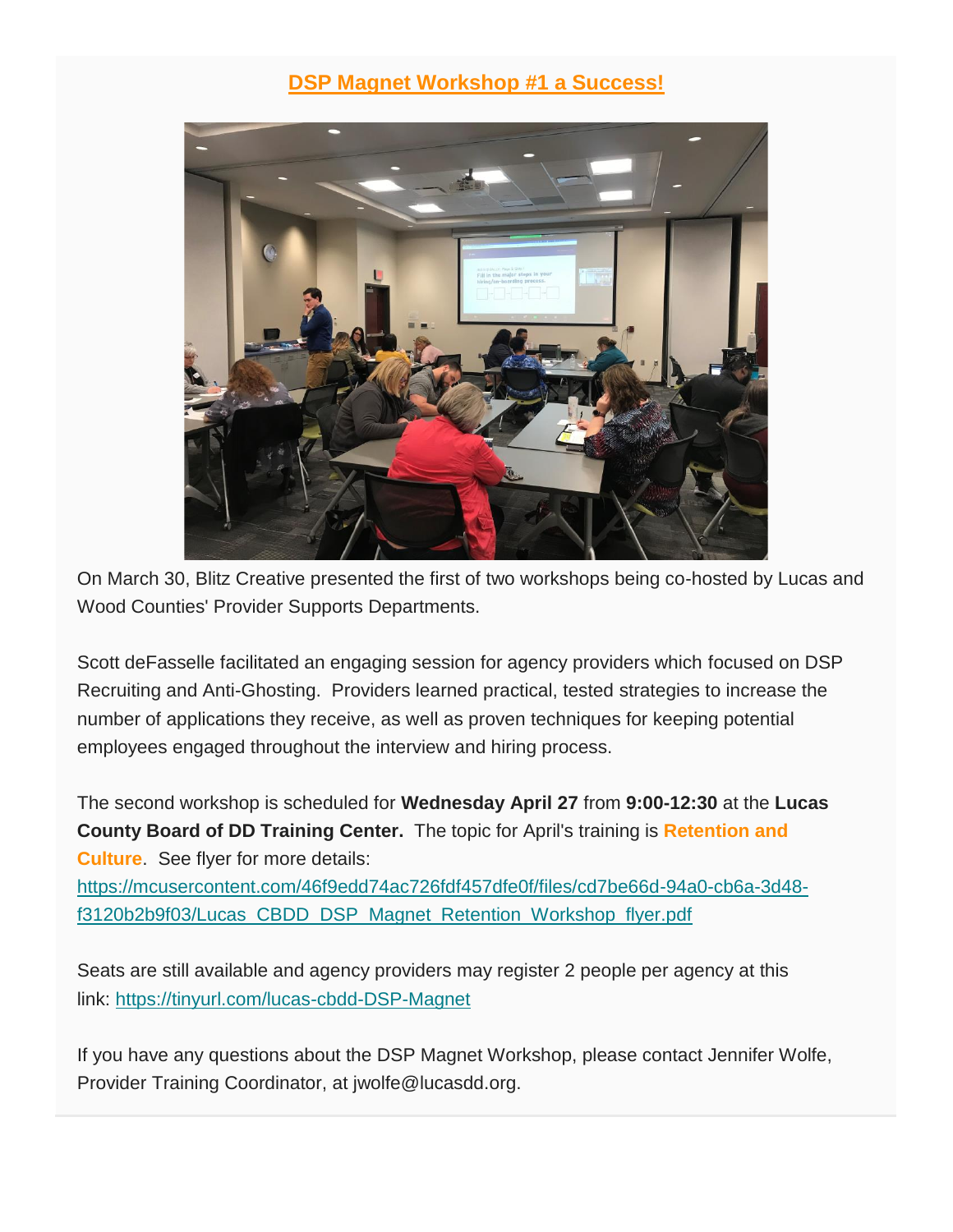## **PROVIDER AGENCY LINE OF CREDIT REQUIREMENT**

DODD is requiring proof of a \$10,000 line of credit when agencies renew their certifications. Sometimes a bank's process for doing a line of credit takes a while and if a provider does not realize that they have have this and show proof of it during recertification, this could delay their application or even cause them to have to re-submit. For more information on this requirement, please see the link below:

#### <https://dodd.ohio.gov/providers/initial-renewal-certification/2become-provider-agency>

One potential resource for providers to tap into is the Business Support Department at the Toledo Lucas County Public Library. There is a wealth of assistance and guidance for both nonprofit and for profit businesses. This is a free resource available to all and more information can be found at [https://www.toledolibrary.org/business.](https://www.toledolibrary.org/business)





# **TO Naomi Campbell, Independent Provider**

**Naomi assisted an agency which was in emergency need of staffing. The agency shared that Naomi demonstrated a high quality of care ensuring individuals' needs and wants**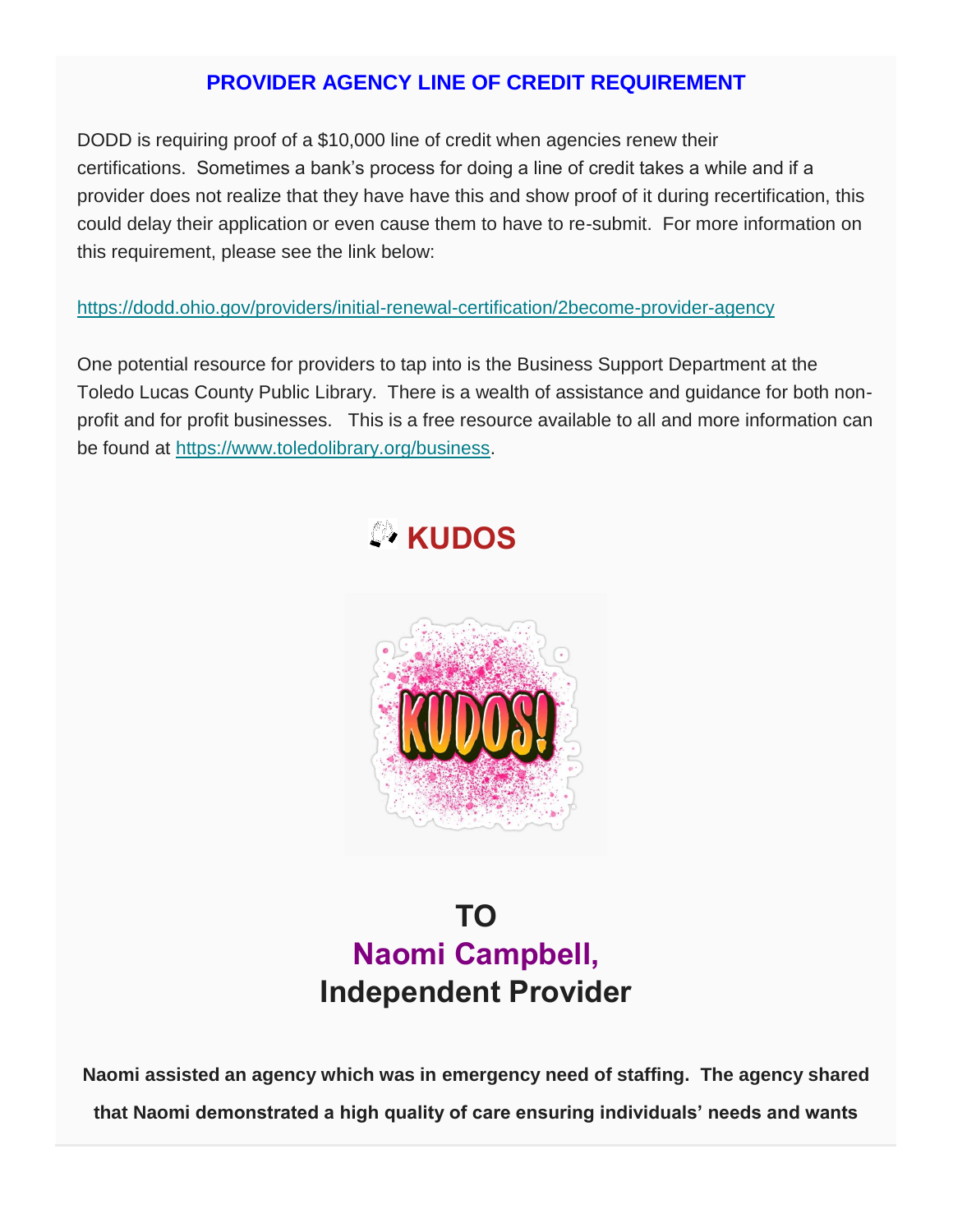**were met during the time she worked with them. Her support was highly appreciated and helped the agencies staff who were overworked. We appreciate Naomi and her positive work ethic which is in line with the Board's Mission of LIFE.**

# **Community Film Fest**



**Save the Date** for **Sunday, August 14th, 2022** from 2pm - 5pm for the **2022 CommUNITY Film Fest** which will be held at the Maumee Indoor Theatre!

We are looking for entries that highlight how individuals contribute to their community. This might be their family, school, work, neighborhood, faith community or wherever they belong. Individuals are invited to create and submit their best (this means ONE) short video, maximum of 5 minutes, using a smart phone, camera, app or other video device.

All entries are due by June 30, 2022. See the website for information <https://www.communityfilmfest.org/>

If you have any questions, please contact Lori Balogh, Community Inclusion & Employment Manager, at lbalogh@lucasdd.org.

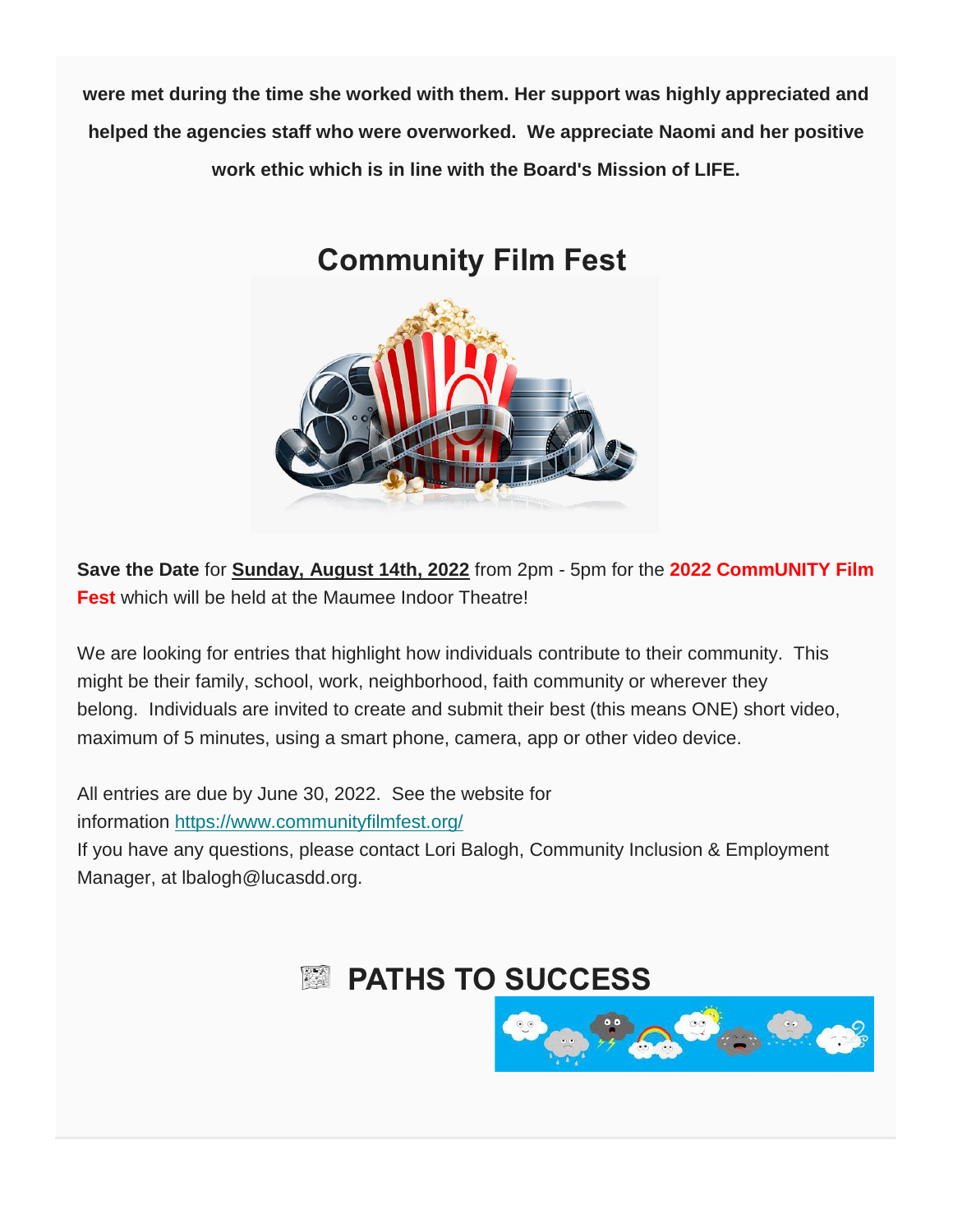## **Joy versus Happiness**

**Is happiness different from joy? I have heard the words happiness and joy used interchangeably so often that I began to wonder whether they have same or different meanings, so I looked up their definitions and found that most dictionaries define joy and happiness rather synonymously. However, over my lifetime, through my experiences, I have discovered a huge difference between the two, with my happiness being fleeting and requiring external people, things, or circumstances for me to experience it, and joy being more lasting and accessible, without the requirement of external things, people, or circumstances needed to experience and maintain it.**

**For me, happiness, although wonderful to experience, is fleeting and temporary. An example of happiness would be purchasing a new car…the first few days, weeks, or months of driving it may bring happiness with that new car smell and the wonderful experience of driving it for the first few times; however, inevitably, the happiness is replaced by the car breaking down, discouragement because it eats up too much gas, or finding that my choice of vehicles was not as good as I first thought because there's not enough trunk space or room in the back seat (etcetera, etcetera, etcetera). Of course, from the start, there's also the fear that comes right along with the purchase of an expensive item like a new car; fears like… "What if someone scratches it, I'd better park further away from other cars!"**

**Joy, however, is deep-seeded, because it comes from a place within us that is always there for us to access as we choose. Even if I am in the middle of a life challenge, I can** *choose* **whether or not to access the joy within me as I go through it; this sheds some light as to how two people can go through similar circumstances yet have two totally different reactions. It doesn't mean that I'm happy as I go through the challenges this life presents, but I can still access a kind of calmness and grateful heart as I go through them, which is part of the makeup of deep-seeded joy.**

**On your** *path to success***, especially as you go through the challenges of life in this age, may you aim for joy as you foster your knowledge and understanding of whatever it is you are currently going**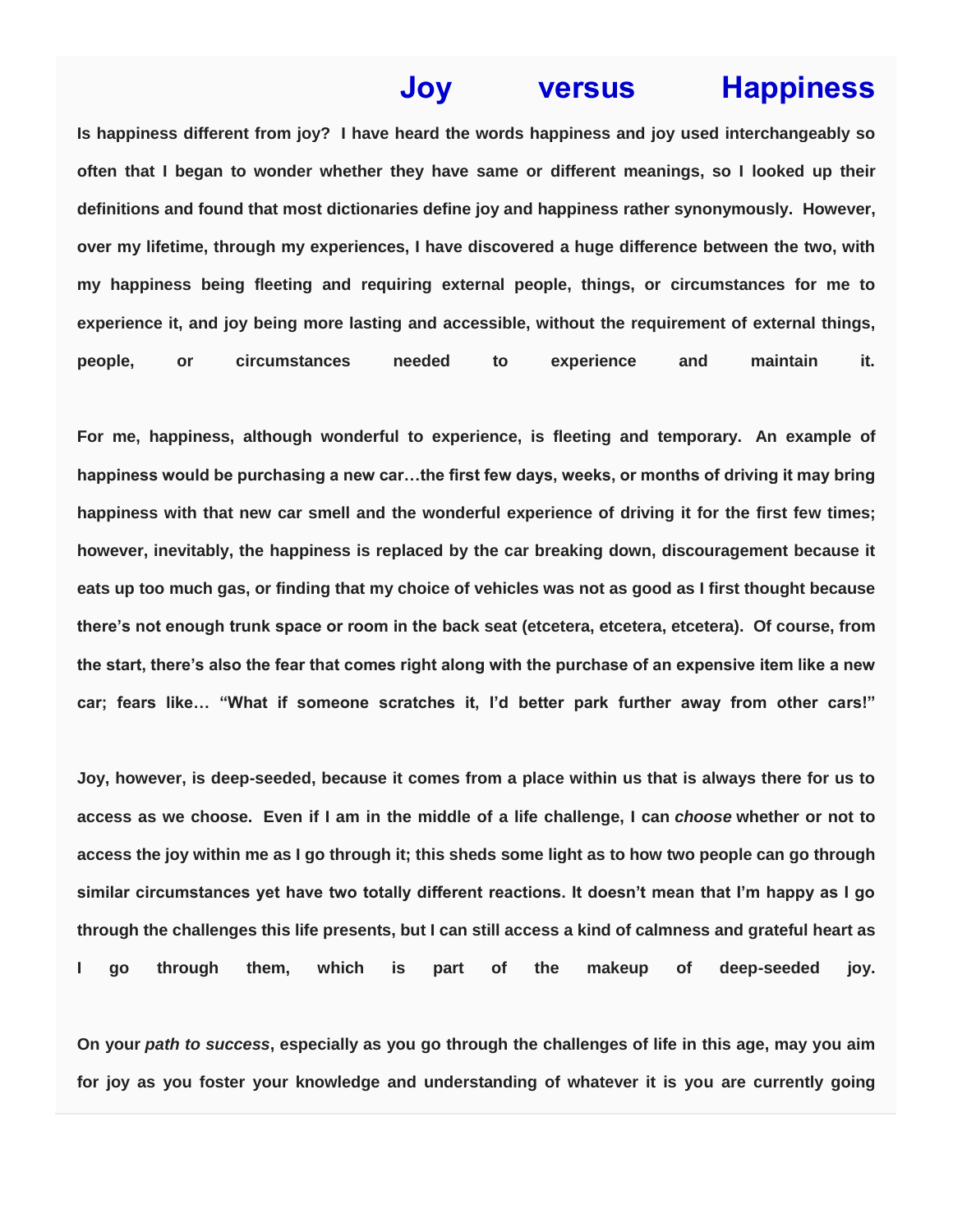**through. Oh and don't forget to celebrate the moments of happiness along the way** 



**too!** 

# **LAMPOST**

**Connecting Consumers to the Community with Small Business Development.**

A mission with a purpose best describes the Epilepsy Center.

CEO Ron Cherry and his staff are working to connect consumers to the community. It all starts with residential care that is offered to consumers living in a community setting. Approximately 80 DSP'S are out daily providing in-home care. The Epilepsy Center has ADS locations at Alexis and Holland Rd. Monclova will be the future home for its third location. The center also offers janitorial, money management, payee, and transportation services. The center has plans to acquire a Glow Forge machine. The machine will have laser printing - engraving capabilities to print designs on hard and soft surfaces for businesses, schools or nonprofit groups.

# **TRAINING**

**To contact Sara to register for training, please call (419) 380-5164 or email her at: sagardner@lucasdd.org**

#### **ALL TRAINING IS OFFERED VIRTUALLY ON ZOOM AT THIS TIME.**

In 2022, we will be offering the new DODD curriculum for both Existing and New Providers each month.

The **2022** Training Calendar can be accessed here: [https://mcusercontent.com/46f9edd74ac726fdf457dfe0f/files/019038cd-c5ef-57ad-79b3](https://mcusercontent.com/46f9edd74ac726fdf457dfe0f/files/019038cd-c5ef-57ad-79b3-cefc12295d54/2022_Provider_Training_Schedule.docx) [cefc12295d54/2022\\_Provider\\_Training\\_Schedule.docx](https://mcusercontent.com/46f9edd74ac726fdf457dfe0f/files/019038cd-c5ef-57ad-79b3-cefc12295d54/2022_Provider_Training_Schedule.docx)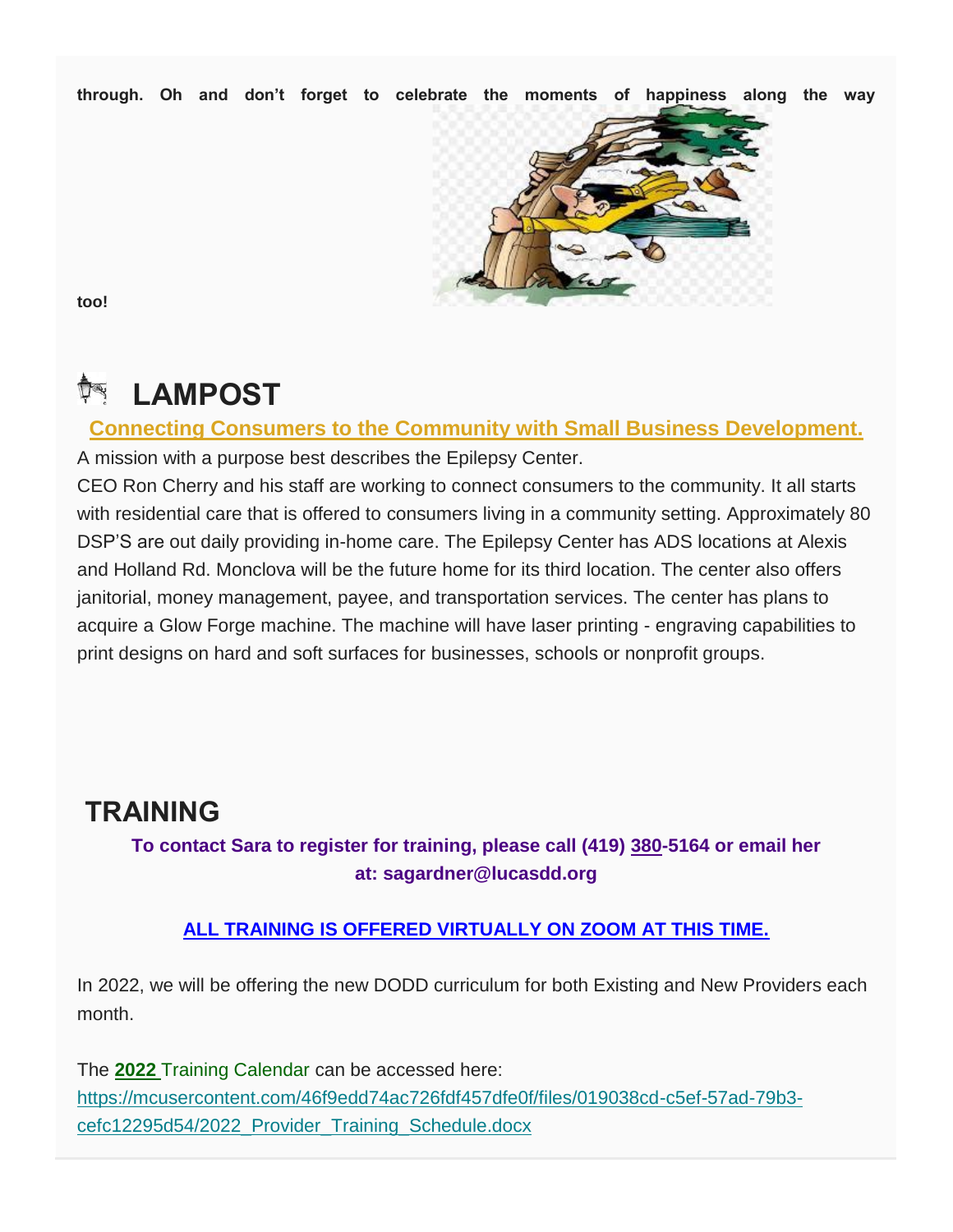#### The **April Training Calendar** can be accessed here:

[https://mcusercontent.com/46f9edd74ac726fdf457dfe0f/files/345c694b-e97d-b0c1-94e0-](https://mcusercontent.com/46f9edd74ac726fdf457dfe0f/files/345c694b-e97d-b0c1-94e0-93bd5d14b830/2022_Provider_Training_APRIL.pdf) [93bd5d14b830/2022\\_Provider\\_Training\\_APRIL.pdf](https://mcusercontent.com/46f9edd74ac726fdf457dfe0f/files/345c694b-e97d-b0c1-94e0-93bd5d14b830/2022_Provider_Training_APRIL.pdf)

#### **Special Topics in April include:**

- "Ask the Expert" about IDD and Dementia with Dr. Phil McCallion Register using the flyer link below
- "Using Sensory & Relaxation Techniques for Individuals with IDD and Dementia" by Jenny Kinney and Claire Copa
- "Basics of IDD and Dementia Train-the-Trainer" learn to train your staff on best practices for supporting individuals with dementia and IDD. Register using the flyer link below.
- Smart Home Tour Log on and view a state-of-the-art smart home. Experience the technological advances that can help provide independence for individuals with disabilities.
- Good Life Mental Models How we can switch our mental model of compliance/control to a Good Life model of compassion, respect, strengths, and success!

\*\*\*\*\*\*\*\*\*\*\*\*\*\*\*\*\*\*\*\*\*\*\*\*\*\*\*\*\*\*\*\*\*\*\*\*\*\*\*\*\*\*\*\*\*\*\*\*\*\*\*\*\*\*\*\*\*\*\*\*\*\*\*\*\*\*\*

#### **IDD & Dementia Trainings**

Partnering with the Northwest Ohio Dementia Coalition, we offer the final 2 trainings relating to those with Intellectual/Developmental Disabilities (IDD) and Dementia. You can register at the following link: [https://mcusercontent.com/46f9edd74ac726fdf457dfe0f/files/c059367e-9ada-](https://mcusercontent.com/46f9edd74ac726fdf457dfe0f/files/c059367e-9ada-0bf2-acde-8b1e97a0eaf3/IDD_and_Dementia_Training_Series_2022.pdf)[0bf2-acde-8b1e97a0eaf3/IDD\\_and\\_Dementia\\_Training\\_Series\\_2022.pdf](https://mcusercontent.com/46f9edd74ac726fdf457dfe0f/files/c059367e-9ada-0bf2-acde-8b1e97a0eaf3/IDD_and_Dementia_Training_Series_2022.pdf) If you have questions, please email Jennifer Wolfe at jwolfe@lucasdd.org.

*"Ask the Expert with Dr. Phillip McCallion"* - Tuesday, 04/12/2022, 1:00-3:00 p.m. ET.

*"Train the Trainer for Basics of Intellectual and Developmental Disabilities and Dementia"* - Friday, 04/22/2022, 1:00-3:00 p.m. ET.

\*\*\*\*\*\*\*\*\*\*\*\*\*\*\*\*\*\*\*\*\*\*\*\*\*\*\*\*\*\*\*\*\*\*\*\*\*\*\*\*\*\*\*\*\*\*\*\*\*\*\*\*\*\*\*\*\*\*\*\*

## **New Provider Monthly Training from OSSAS**

Beginning in January 2022, DODD's Office of System Support & Standards (OSSAS) has been offering monthly virtual provider trainings from 10 AM – 11 AM on the last Thursday of the month. Each month will have an identified topic and short presentation.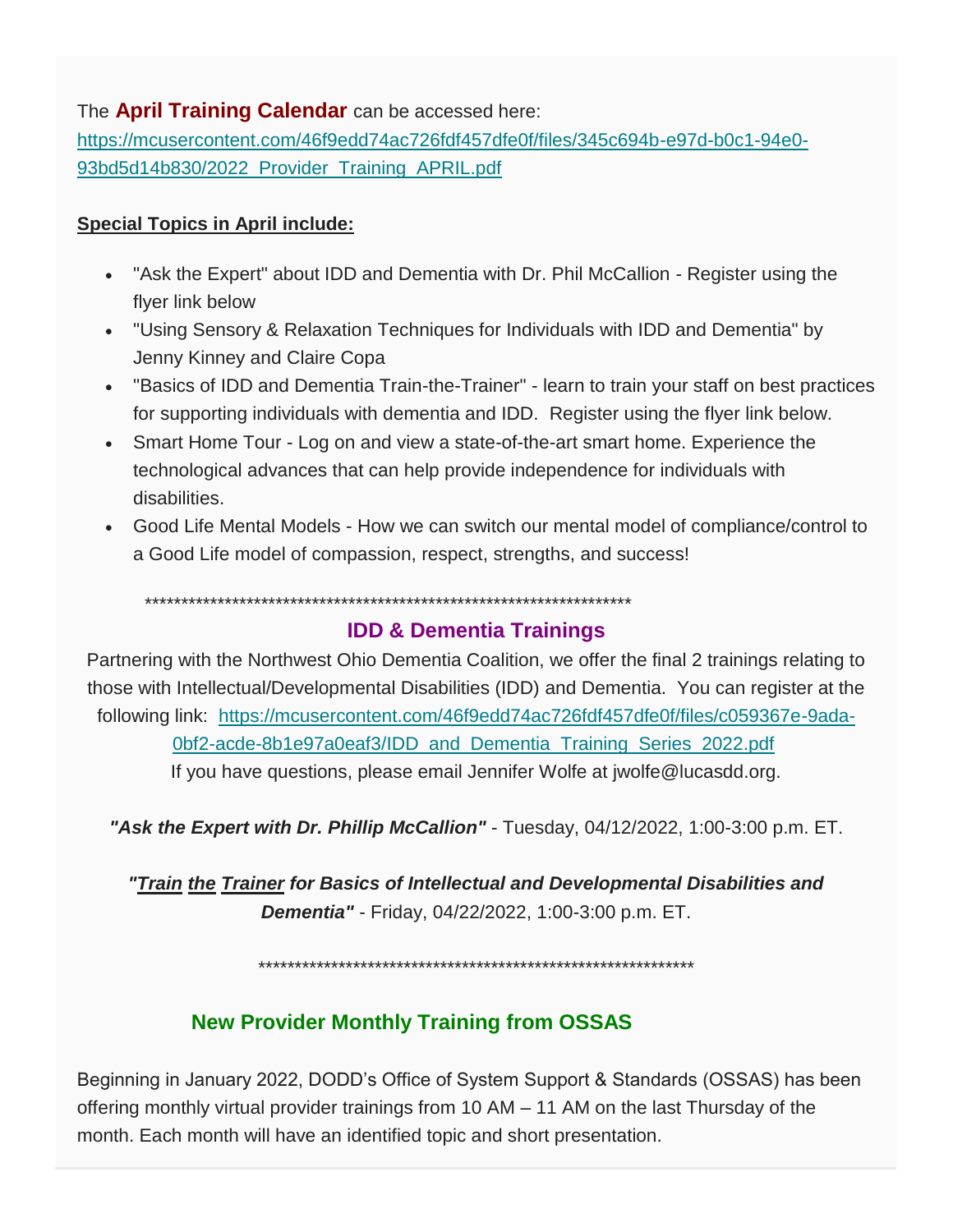Upcoming trainings include:

April 28, 2022 – **Service Delivery Documentation** (Target Audience – Independent Providers, Agency Providers, Licensed Waiver Providers)

If you have questions about these trainings, please contact: ossas@dodd.ohio.gov.

\*\*\*\*\*\*\*\*\*\*\*\*\*\*\*\*\*\*\*\*\*\*\*\*\*\*\*\*\*\*\*\*\*\*\*\*\*\*\*\*\*\*\*\*\*\*\*\*\*\*\*\*\*\*\*\*\*\*\*\*\*\*\*\*\*\*\*\*\*\*\*\*\*\*\*\*

#### **OSSAS Office Hours**

Information, questions, and answers on every other Monday at 9:00 am!

OSSAS Compliance Review Managers will present a topic and be available to answer and discuss your questions every other Monday.

#### **Upcoming Presentation Topics:**

#### **4/11/2022 Assistive Technology and Remote Support Reviews**

#### **4/25/2022 Q & A - Send in your questions for a full session of Q & A**

After the presentation there will be time for general questions & answers. Please direct your questions to [OSSAS@dodd.ohio.gov](mailto:ossas@dodd.ohio.gov)

Join the meeting on your computer or mobile device *[Click here to join the meeting](https://r20.rs6.net/tn.jsp?f=001fRve8bC-GH7fcXEIetlBqvur04ahEaecstvlZNWDG72WBv-4XHSx4d8hQKArwjs9VIv6MqdlnauCoDCq64jd91qxkv1KNCTLj7X6vOXJs_mSKiYKUXqI1Vh8CEir1YNY_cYRLEEGattiay5VRXX1ijln6qqDVyw7jFK7IzhHYTz4OVdMhfLf7QW7DODrTeo2sw1WksYsuz8hA2fmBTeL71R9X4iqqtLOH14vT1p_E8pKBG1xdKLOFdtrjAYdIRDfw4LnXlKGpuQXAW7dumVAr798gUdWZjw9QAMjO2iH3XArRxSKos3sgd61bydNOdyTMOUEDnn6jFYUFsKBdR1qzX0GPZGHXxP-dHObnot5uIsrGMeSewuSXeNtHzyDzurEvjTdFDdbOdCheTB7-ShYfuT0P6-z7zQLJaWbBQxbQXMCE6sz9OekSPaGAwGKx7Qnr6i73V8od86v0X6IZKypUSz1t_BtfAU0RVVxv8xNRrc=&c=SzfhM08v8sYNztbYO34QuDTOPuVfaxgRzTQfTNrH6VMBS8ZMg5Tnmw==&ch=0Nf3XKIYLXTIcMmvlrE6h5fpxwJ5bHIg6F_syfE2JZcllY0427NuUA==)*

*Join with a video conferencing device [682042763@t.plcm.vc](mailto:682042763@t.plcm.vc) Video Conference ID: 111 364 434 3 [Alternate VTC](https://r20.rs6.net/tn.jsp?f=001fRve8bC-GH7fcXEIetlBqvur04ahEaecstvlZNWDG72WBv-4XHSx4d8hQKArwjs9yCsgFD9KMIgMlIp6_LmU7xXKx_ZC_Jrc5_iP0_3Oc0AlJcBkmVt_ie7ZyR0na-NVQ0Z3goNa7xT9UlwaOwy_VDLy-uhx1yBm2BucgH265qE7iJWFgTBTK-TdT6pnz5mP2gn71v2RXcM=&c=SzfhM08v8sYNztbYO34QuDTOPuVfaxgRzTQfTNrH6VMBS8ZMg5Tnmw==&ch=0Nf3XKIYLXTIcMmvlrE6h5fpxwJ5bHIg6F_syfE2JZcllY0427NuUA==) instructions*

*Or call in (audio only) [+1 614-721-2972,,85499064#](https://us18.admin.mailchimp.com/campaigns/preview-content-html?id=11356574) United States, Columbus Phone Conference ID: 854 990 64# [Find a local number](https://r20.rs6.net/tn.jsp?f=001fRve8bC-GH7fcXEIetlBqvur04ahEaecstvlZNWDG72WBv-4XHSx4d8hQKArwjs9vSn-OM8kAyXruXacACee_A3WyiRl5j0hKO8eGoY1qL6rbP2jl8cwafaX_RBM_yxH_c1PIa1ETlTFxzPlwsZj_71cJ0pIl0aCb3SnaKIWBpg-sgtVh_3xump7ZbW6Uit-2pLt-gZHUFSpyXzwt0HgeZ-fVVZDD8ZiacexILzTGT4=&c=SzfhM08v8sYNztbYO34QuDTOPuVfaxgRzTQfTNrH6VMBS8ZMg5Tnmw==&ch=0Nf3XKIYLXTIcMmvlrE6h5fpxwJ5bHIg6F_syfE2JZcllY0427NuUA==) | [Reset PIN](https://r20.rs6.net/tn.jsp?f=001fRve8bC-GH7fcXEIetlBqvur04ahEaecstvlZNWDG72WBv-4XHSx4Z2YqpFdlzCw6JXQs4uID0tlkrgzNz6nZHy47pQf5j6IHk2GnnCpk-K1MDqIdblVWtiwvRRkxWW_z6hWobTf-HhkC4PAQLTLUv5_R4GKyRccvsFRBTECJfY=&c=SzfhM08v8sYNztbYO34QuDTOPuVfaxgRzTQfTNrH6VMBS8ZMg5Tnmw==&ch=0Nf3XKIYLXTIcMmvlrE6h5fpxwJ5bHIg6F_syfE2JZcllY0427NuUA==)*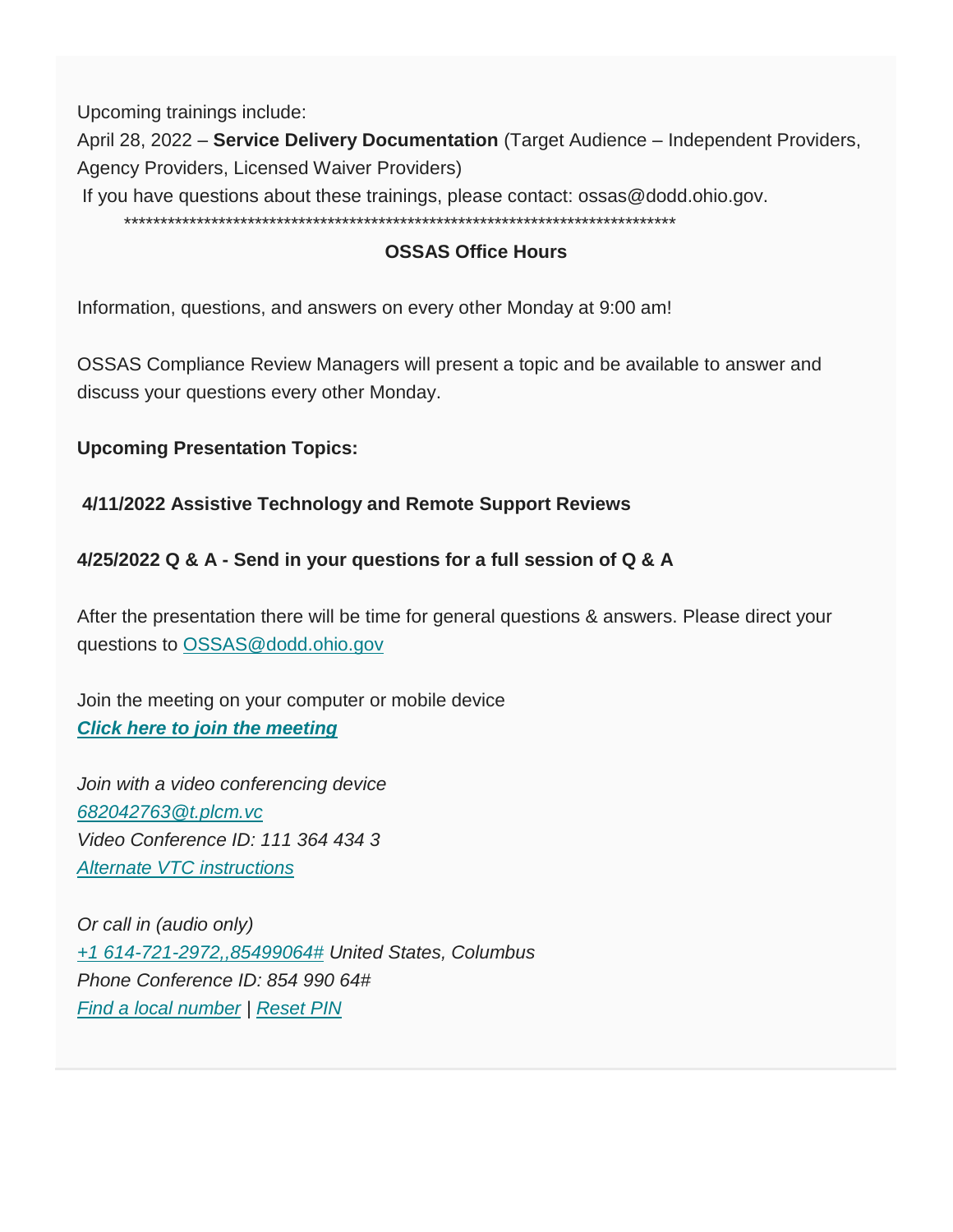

## **First Aid: Oral Cancer Awareness Month**

There are two pathways by which most people encounter oral and oropharyngeal cancer.

- One is through the use of tobacco and alcohol
- and the other is through exposure to the HPV-16 virus

While some think this is a rare cancer, mouth cancers will be newly diagnosed in about 145 new individuals each day in the US alone, and a person dies from oral cancer every hour of every day. When found at early stages of development, oral cancers can have an 80-90% survival rate. Unfortunately, at this time, the majority are found as late stage cancers,

Late stage diagnosis is not occurring because most of these cancers are hard to discover... it is because of a lack of public awareness coupled with the lack of a national program for screenings which would assist in early discovery by medical and dental professionals. For more information, go to www.CheckYourMouth.org to increase early-stage discovery.

Resource:

https://www.medicalnewstoday.com/articles/health-awareness-months#april; https://oralcancerfoundation.org

\*\*\*\*\*\*\*\*\*\*\*\*\*\*\*\*\*\*\*\*\*\*\*\*\*\*\*\*\*\*\*\*\*\*\*\*\*\*\*\*\*\*\*\*\*\*\*\*\*\*\*\*\*\*\*\*\*\*\*\*\*\*\*\*\*\*\*\*\*\*\*\*\*\*\*\*\*\*\*

## **First Aid/CPR 2022 Reminder**

*Attention: All Providers*

DODD's Office of System Support & Standards would like to remind all providers that **CPR/First Aid training obtained after January 1, 2022**, must once again include the in-person skills assessment required by rule.

For DSPs who obtained CPR/First Aid training prior to January 1, 2022, that did not include an in-person skills assessment, DODD will accept this as valid training through the certificate's expiration date. Upon renewal, the DSP will be expected to obtain training that includes the required in-person skills assessment.

For questions please contact [ossas@dodd.ohio.gov](mailto:ossas@dodd.ohio.gov)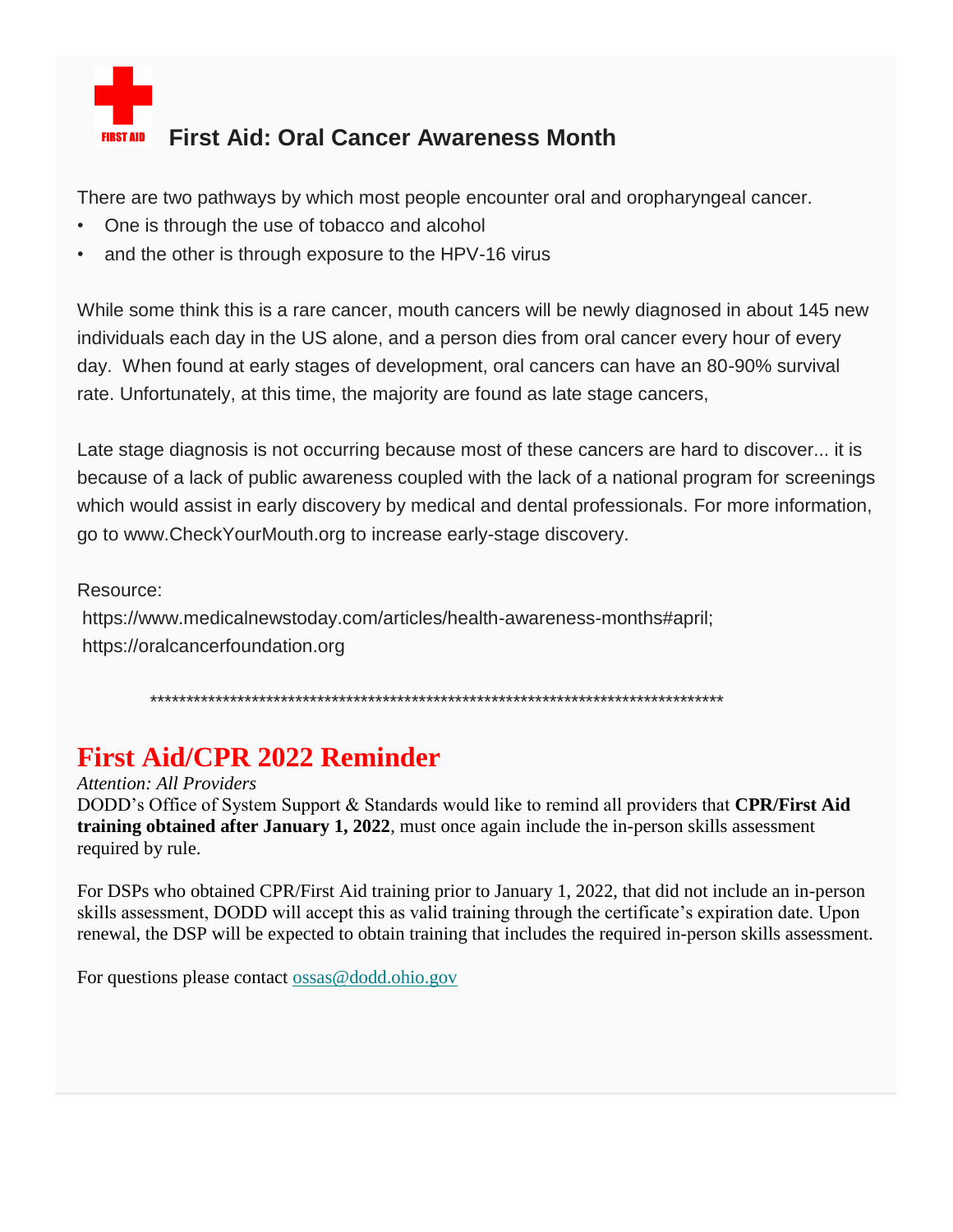

**SURROUND** yourself with<br>PEOPLE<br>who are ONLY GOING to lift YOU HIGHER.





#### *The Provider Supports Department staff are here for you!*

Pat Stephens, Director Lisha Washington, Department Secretary Julienne Hardman, Provider Compliance Coordinator Lisa Poiry, Provider Development Coordinator Jennifer Wolfe, Provider Training Coordinator Sarah Diesch, MUI Coordinator Erica McElmurry, MUI Coordinator

Provider Support Specialists:

| Dan Barda    | Meredyth Brown-Grycza | Michelle Cope-Morris | Sally Damschroder |
|--------------|-----------------------|----------------------|-------------------|
| Jenny Kinney | Jane Mever            | Paul Miles           | Christine Hart    |
| Linda Repka  | Gail Sanders          | Catherne Thanasiu    | George Woodget    |

Success Coaches:

Faith McCreary and Sharon Calhoun

Technicians: